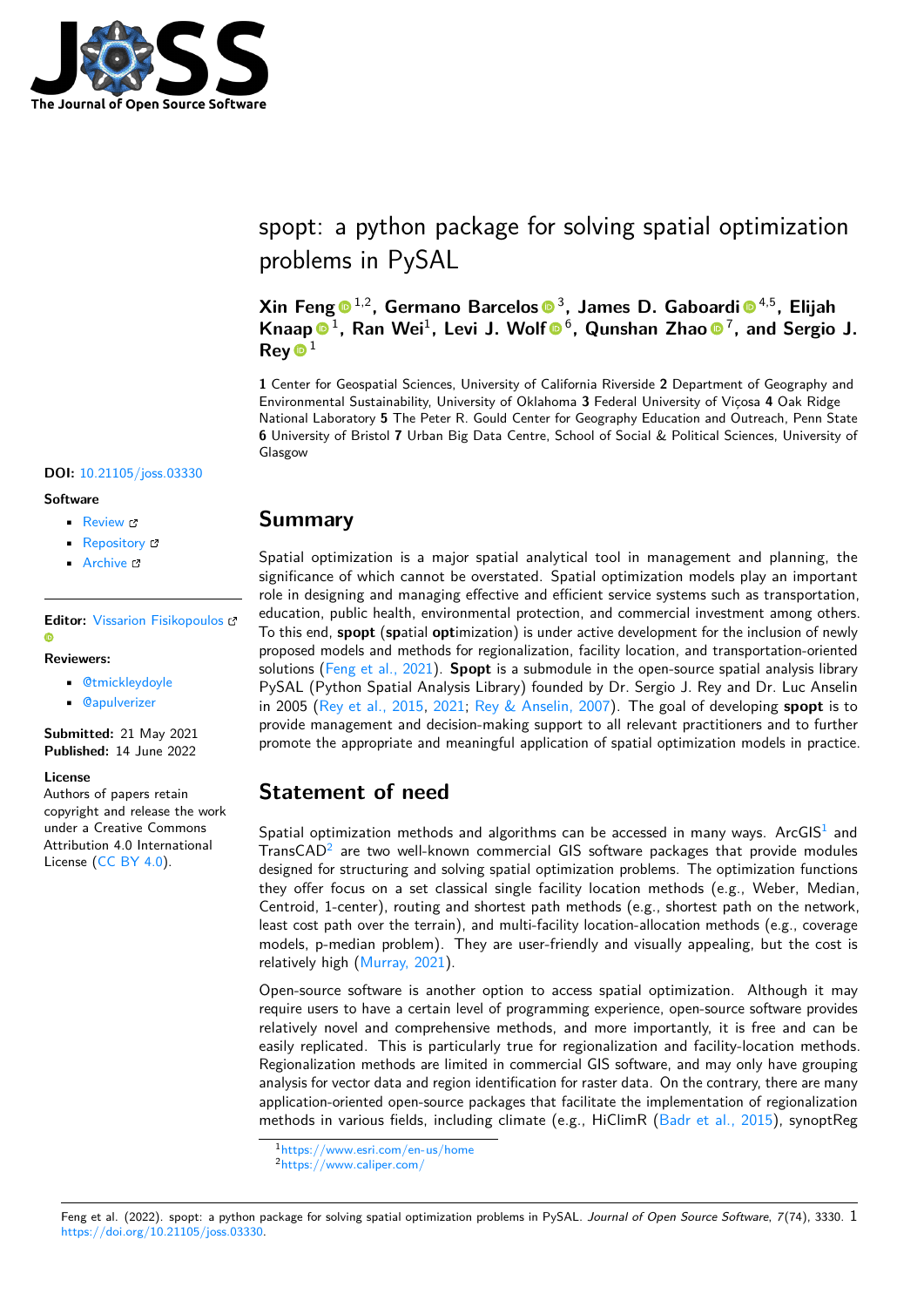

[\(Lemus-Canovas et al., 2019\)](#page-5-3)), biology (e.g., Phyloregion [\(Daru et al., 2020\)](#page-4-2), regioneR [\(Gel](#page-5-4) [et al., 2015\)](#page-5-4)), hydrology (e.g., nsRFA [\(Viglione, 2009\)](#page-6-1)), agriculture (e.g., OpenLCA $^3$  $^3$ ), and so on. The functions of graph regionalization with clustering and partitioning have been provided by several packages in  $R^4$  such as [R](#page-1-1)geoda [\(Li & Anselin, 2022\)](#page-5-5), maxcut: Max-Cut Problem in sdpt3r [\(Rahman, 2019\)](#page-5-6), and RBGL: R Boost Graph Library [\(Carey et al., 2022\)](#page-4-3), and grPartition within MATLAB $5$ . They are probably the most closely related projects to the regionalization functionality of **spopt**, however, they are written in R and MATLAB. For facility-location methods, commercial software such as ArcGIS and TransCAD implement models using heuristic approaches. However, they don't provide details about the solution found, which limits the interpretability of the results [\(Chen et al., 2021\)](#page-4-4). On the other hand, existing open-source packages mostly aim at solving coverage problems such as pyspatialopt [\(Pulver, 2016\)](#page-5-7), allagash [\(Pulver, 2019\)](#page-5-8) and maxcovr [\(Tierney, 2019\)](#page-6-2), but the available models, solvers, and overall accessibility vary significantly. Therefore, it is necessary to develop an open-source optimization package written in Python that includes various types of classic facility-location methods with a wide range of supported optimization solvers.

# **Current functionality**

Originating from the region module in PySAL, **spopt** is under active development for the inclusion of newly proposed models and methods for regionalization and facility location. Regarding regionalization, six models are developed for aggregating a large set of geographic units (with small footprints) into a smaller number of regions (with large footprints). They are:

- 1. Max-p-regions: the clustering of a set of geographic areas into the maximum number of homogeneous and spatially contiguous regions such that the value of a spatially extensive regional attribute is above a predefined threshold [\(Duque et al., 2012;](#page-4-5) [Wei et al., 2020\)](#page-6-3).
- 2. Spatially-encouraged spectral clustering (spenc): an algorithm to balance spatial and feature coherence using kernel combination in spectral clustering [\(Wolf, n.d.\)](#page-6-4).
- 3. Region-K-means: K-means clustering for regions with the constraint that each cluster forms a spatially connected component.
- 4. Automatic Zoning Procedure (AZP): the aggregation of data for a larger number of zones into a prespecified smaller number of regions based on a predefined type of objective function [\(Openshaw, 1977;](#page-5-9) [Openshaw & Rao, 1995\)](#page-5-10).
- 5. Skater: a constrained spatial regionalization algorithm based on spanning tree pruning. Specifically, the number of edges is prespecified to be cut in a continuous tree to group spatial units into contiguous regions [\(Assunção et al., 2006\)](#page-4-6).
- 6. WardSpatial: an agglomerative clustering (each observation starts in its own cluster, and pairs of clusters are chosen to merge at each step) using ward linkage (the goal is to minimize the variance of the clusters) with a spatial connectivity constraint [\(sklearn.clus](https://scikit-learn.org/stable/modules/generated/sklearn.cluster.AgglomerativeClustering.html)[ter.AgglomerativeClustering](https://scikit-learn.org/stable/modules/generated/sklearn.cluster.AgglomerativeClustering.html) [\(Pedregosa et al., 2011\)](#page-5-11)).

Take the functionality of Max-p-regions as an example. Other methods can be applied in a similar process, including importing the needed packages, imputing and reading data, defining the parameters, solving the model, and plotting the solution.

```
from spopt.region import MaxPHeuristic as MaxP
import geopandas, libpysal
# read in the data on regional incomes for Mexican states
mexico = qeopandas.read file(libpysal.examples.get path("mexicojoin.shp"))
# specify parameters for the Max-p-regions model
# setails can be found at https://pysal.org/spopt/notebooks/maxp.html.
attrs name = [f"PCGDP{2000}"]
```

```
3https://www.openlca.org
```

```
4https://www.r-project.org
```

```
5https://www.mathworks.com/products/matlab.html
```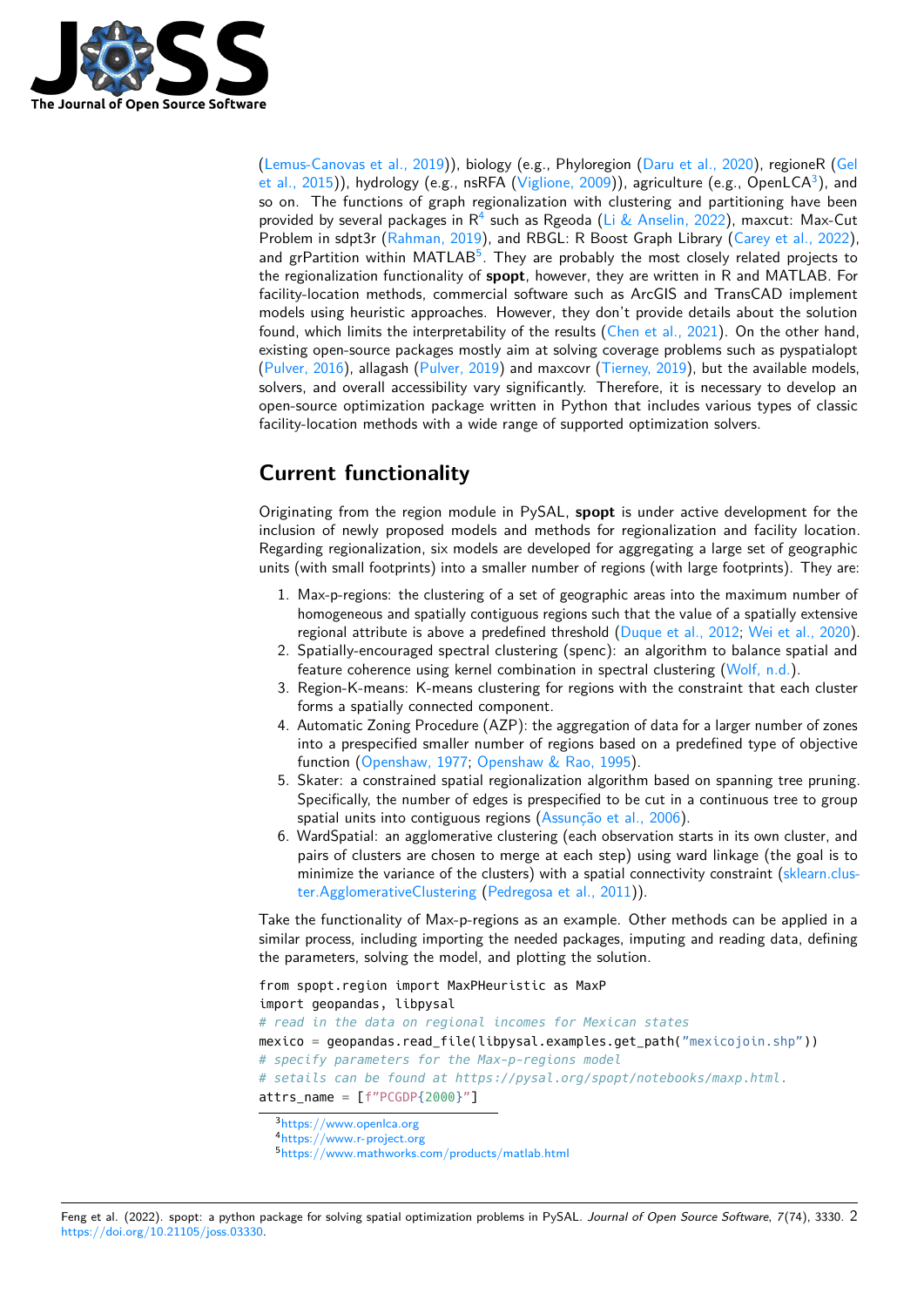

```
w = libpysal.weights.Queen.from dataframe(mexico)
threshold_name, threshold, top_n, mexico["count"] = "count", 6, 2, 1
# solve the Max-p-regions model
model = MaxP(mexico, w, attrs_name, threshold_name, threshold, top_n)
model.solve()
# plot the model solution
maxico["maxp_new"] = model.\nlabel{eq:maxp_new}mexico.plot(column="maxp_new", categorical=True, edgecolor="w");
```
The corresponding solution of Max-p-regions running the above code is shown in [Figure 1.](#page-2-0) It results in five regions, three of which have six states, and two with seven states each. Each region is a spatially connected component, as required by the Max-p-regions problem.

<span id="page-2-0"></span>

**Figure 1:** The solution of Max-p-regions when 32 Mexican states are clustered into the maximum number of regions such that each region has at least 6 states and homogeneity in per capita gross domestic product in 2000 is maximized.

For facility-location, four models, including two coverage models and two location-allocation models based on median and center problems, are developed using an exact approach with pulp [\(Mitchell et al., 2011\)](#page-5-12) providing an interface to installed solvers.

- 1. Location Set Covering Problem (LSCP): Finding the minimum number of facilities and their locations such that all demands are covered within the maximal threshold of service distance or time [\(Toregas et al., 1971\)](#page-6-5).
- 2. Maximal Covering Location Problem (MCLP): Locating a prespecified number of facilities such that demand coverage within a maximal threshold of service distance or time is maximized [\(Church & ReVelle, 1974\)](#page-4-7).
- 3. P-Median Problem: Locating  $p$  facilities and allocating the demand served by these facilities so that the total weighted assignment distance or time is minimized (ReVelle  $\&$ [Swain, 1970\)](#page-5-13).
- 4. P-Center Problem: Locating  $p$  facilities and allocating the demand served by these facilities to minimize the maximum assignment distance or time between demands and their allocated facilities [\(Hakimi, 1964\)](#page-5-14).

For example, Maximal Covering Location Model functionality is used to select 4 out of 16 store sites in the San Francisco area to maximize demand coverage, as shown in [Figure 2.](#page-3-0)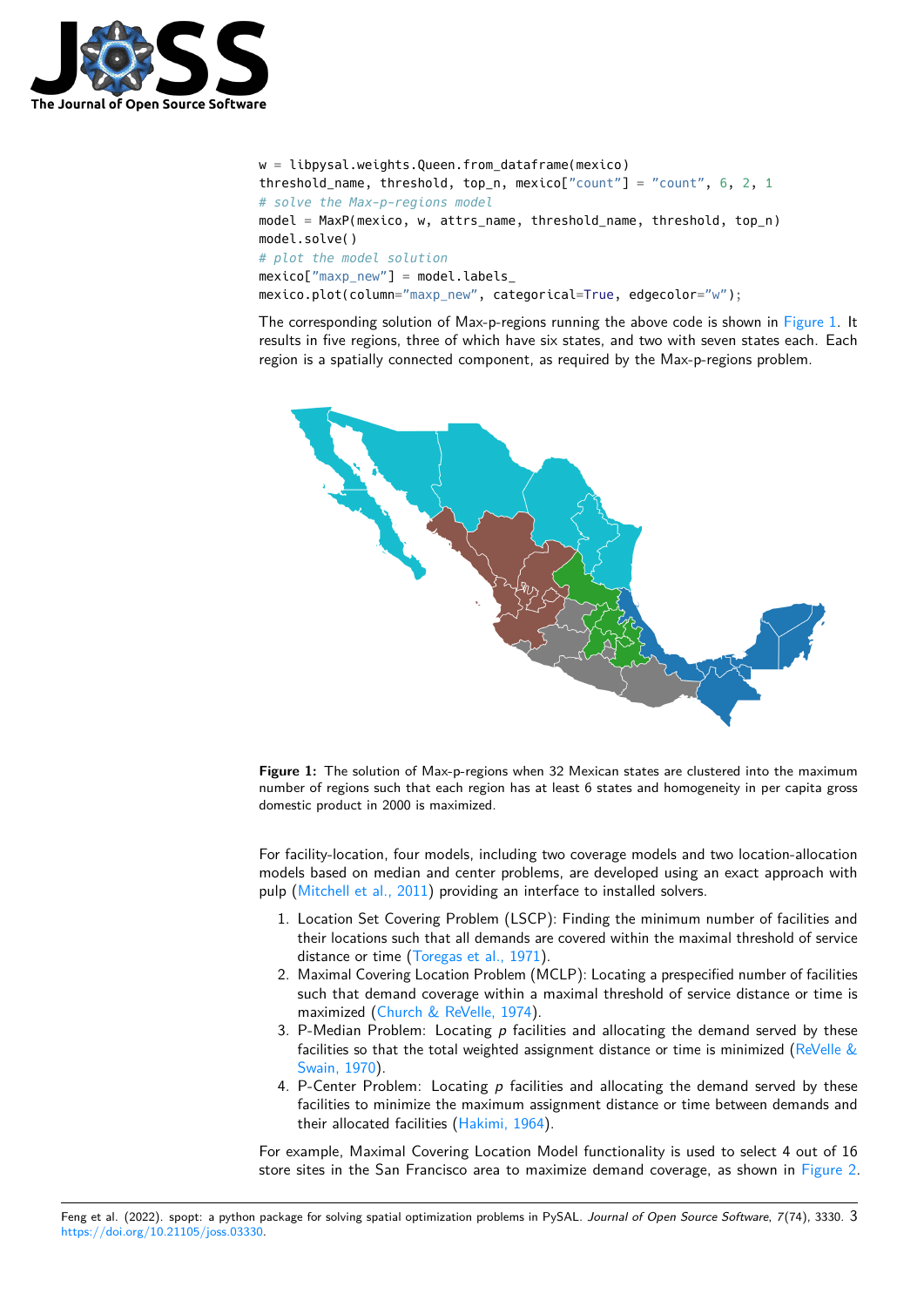

Other facility-location methods can be applied in a similar way. Moreover, we have included functionality to place pre-determined site locations within the facility selection pool, allowing for realistic scenarios whereby 1 or more new facilities can be added to an existing set of locations. We believe this feature of intermingled new and existing facility location siting to be the first implementation in open-source optimization software.

<span id="page-3-0"></span>



## **Planned Enhancements**

**Spopt** is under active development and the developers look forward to your extensive attention and participation. In the near future, there are three major enhancements we plan to pursue for **spopt**:

- 1. The first stream will be on the enhancement of regionalization algorithms by including several novel extensions of the classical regionalization models, such as the integration of spatial data uncertainty and the shape of identified regions in the Max-p-regions problem.
- 2. The second direction involves adding capacity constraints and includes polygon partial coverage for facility location models. No commercial and open-source software has provided these features to date.

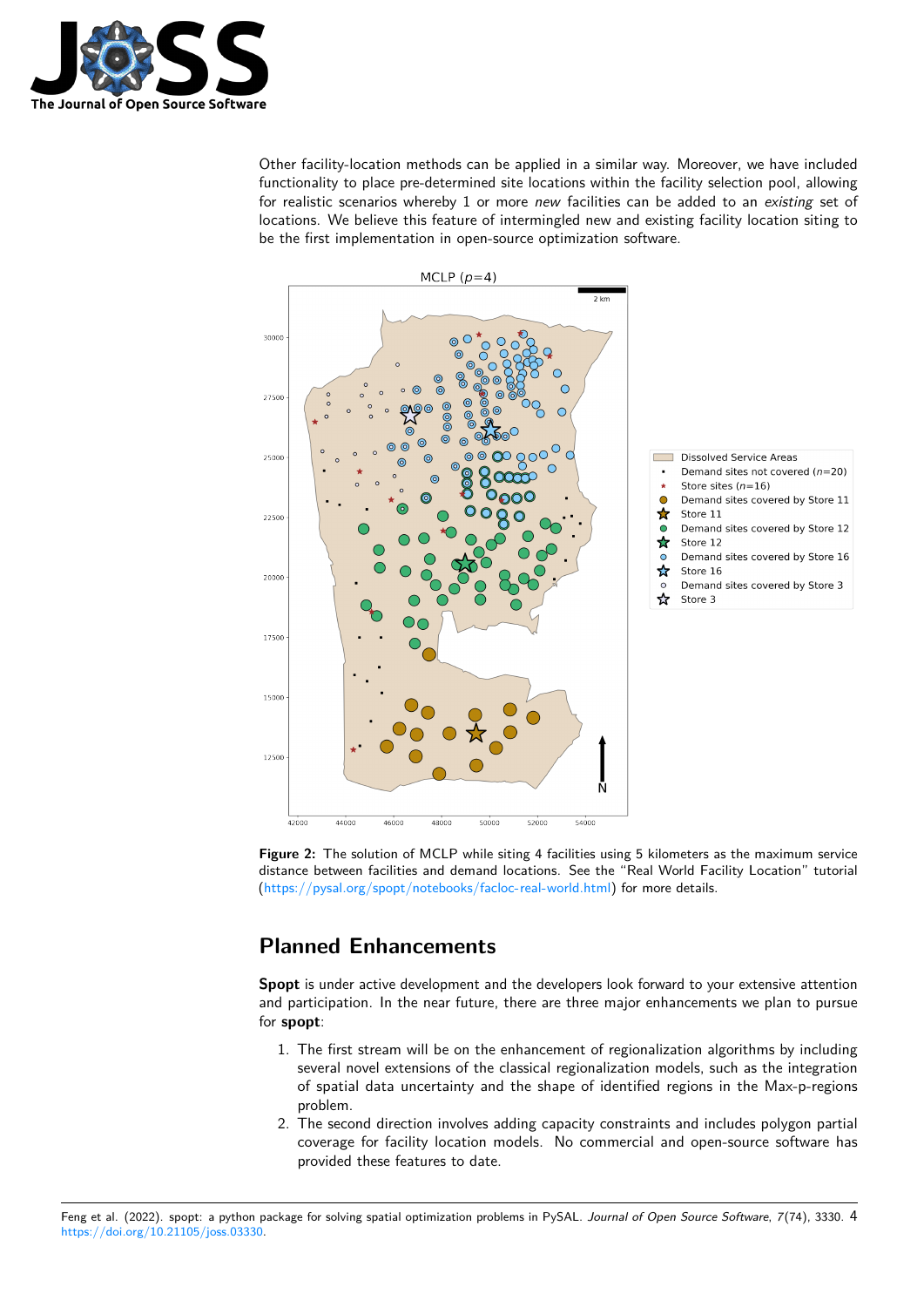

3. We anticipate adding functionality for solving traditional routing and transportationoriented optimization problems. Initially, this will come in the form of integer programming formulations of the Travelling Salesperson Problem [\(Miller et al., 1960\)](#page-5-15) and the Transportation Problem [\(Koopmans, 1949\)](#page-5-16).

# **Acknowledgements**

We would like to thank all the contributors to this package. Besides, we would like to extend our gratitude to all the users for inspiring and questioning this package to make it better. **Spopt** development was partially supported by National Science Foundation Award #1831615 RIDIR: Scalable Geospatial Analytics for Social Science Research.

The following acknowledgement applies to James D. Gaboardi (affiliation 4) only:

This manuscript has been authored in part by UT-Battelle LLC under contract DE-AC05-00OR22725 with the US Department of Energy (DOE). The US government retains and the publisher, by accepting the article for publication, acknowledges that the US government retains a nonexclusive, paid-up, irrevocable worldwide license to publish or reproduce the published form of this manuscript, or allow others to do so, for US government purposes. DOE will provide public access to these results of federally sponsored research in accordance with the DOE Public Access Plan (http://energy.gov/downloads/doe-public-access-plan).

Dr. Qunshan Zhao has received UK ESRC's ongoing support for the Urban Big Data Centre (UBDC) (ES/L011921/1 and ES/S007105/1).

### **References**

- <span id="page-4-6"></span>Assunção, R. M., Neves, M. C., Câmara, G., & Costa Freitas, C. da. (2006). Efficient regionalization techniques for socio-economic geographical units using minimum spanning trees. International Journal of Geographical Information Science, 20(7), 797-811. [https:](https://doi.org/10.1080/13658810600665111) [//doi.org/10.1080/13658810600665111](https://doi.org/10.1080/13658810600665111)
- <span id="page-4-1"></span>Badr, H. S., Zaitchik, B. F., & Dezfuli, A. K. (2015). A tool for hierarchical climate regionalization. Earth Science Informatics, 8(4), 949–958. [https://doi.org/10.1007/](https://doi.org/10.1007/s12145-015-0221-7) [s12145-015-0221-7](https://doi.org/10.1007/s12145-015-0221-7)
- <span id="page-4-3"></span>Carey, V., Long, L., & Gentleman, R. (2022). RBGL: An interface to the BOOST graph library. <https://www.bioconductor.org/packages/release/bioc/html/RBGL.html>
- <span id="page-4-4"></span>Chen, H., Murray, A. T., & Jiang, R. (2021). Open-Source Approaches for Location Cover Models: Capabilities and Efficiency. Journal of Geographical Systems, 23, 361–380. [https:](https://doi.org/10.1007/s10109-021-00350-w) [//doi.org/10.1007/s10109-021-00350-w](https://doi.org/10.1007/s10109-021-00350-w)
- <span id="page-4-7"></span>Church, R. L., & ReVelle, C. S. (1974). The Maximal Covering Location Problem. Papers in Regional Science Association, 32, 101–118. [https://doi.org/10.1111/j.1435-5597.1974.](https://doi.org/10.1111/j.1435-5597.1974.tb00902.x) [tb00902.x](https://doi.org/10.1111/j.1435-5597.1974.tb00902.x)
- <span id="page-4-2"></span>Daru, B. H., Karunarathne, P., & Schliep, K. (2020). phyloregion: R package for biogeographical regionalization and macroecology. Methods in Ecology and Evolution,  $11(11)$ , 1483–1491. <https://doi.org/10.1111/2041-210X.13478>
- <span id="page-4-5"></span>Duque, J. C., Anselin, L., & Rey, S. J. (2012). THE MAX-p-REGIONS PROBLEM\*. Journal of Regional Science, 52(3), 397–419. <https://doi.org/10.1111/j.1467-9787.2011.00743.x>
- <span id="page-4-0"></span>Feng, Xin, Gaboardi, J. D., Knaap, E., Rey, S. J., & Wei, R. (2021). pysal/spopt. [https:](https://doi.org/10.5281/zenodo.4444156) [//doi.org/10.5281/zenodo.4444156](https://doi.org/10.5281/zenodo.4444156)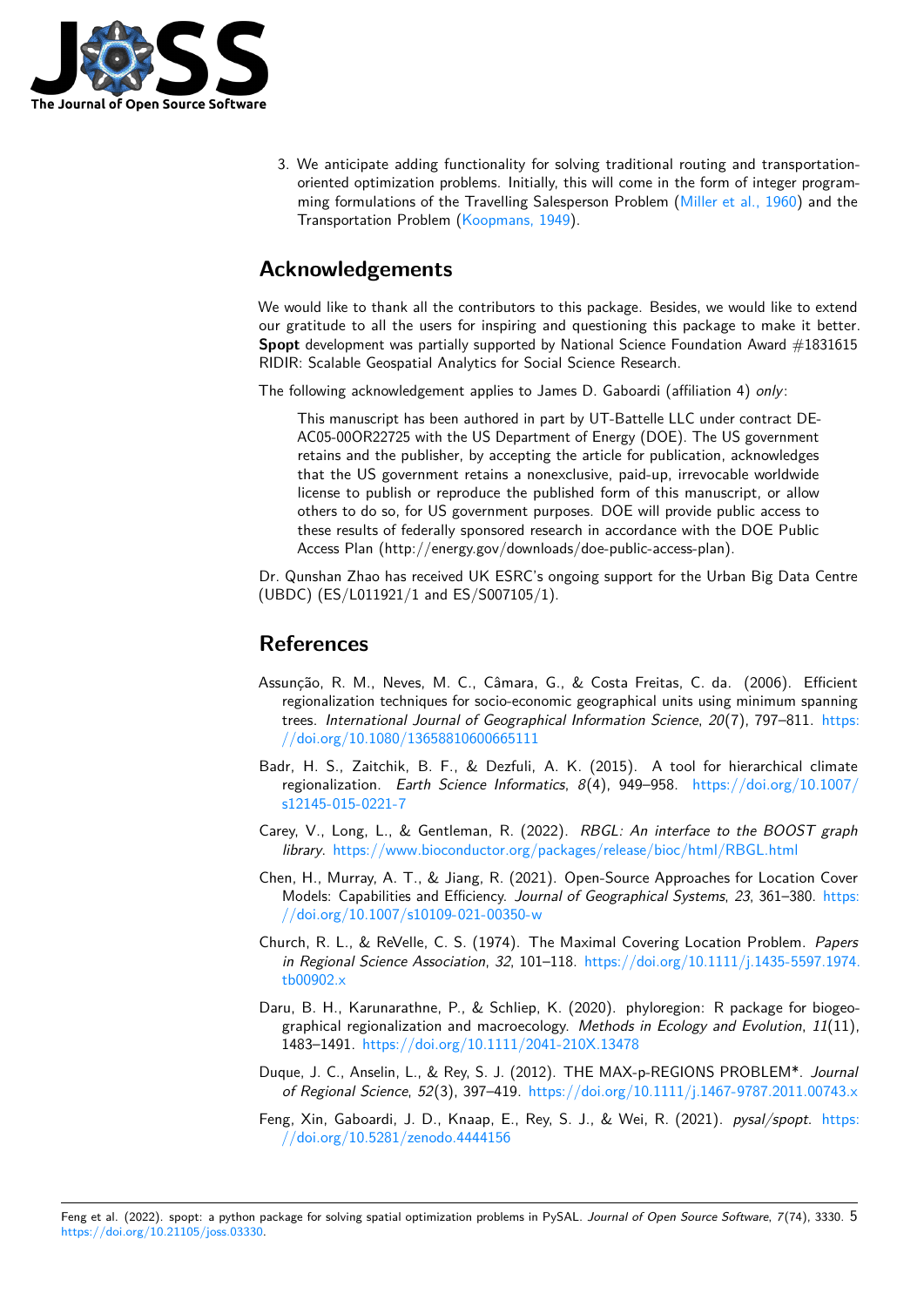

- <span id="page-5-4"></span>Gel, B., Díez-Villanueva, A., Serra, E., Buschbeck, M., Peinado, M. A., & Malinverni, R. (2015). regioneR: an R/Bioconductor package for the association analysis of genomic regions based on permutation tests. Bioinformatics,  $32(2)$ ,  $289-291$ . [https://doi.org/10.](https://doi.org/10.1093/bioinformatics/btv562) [1093/bioinformatics/btv562](https://doi.org/10.1093/bioinformatics/btv562)
- <span id="page-5-14"></span>Hakimi, S. L. (1964). Optimum Locations of Switching Centers and the Absolute Centers and Medians of a Graph. Operations Research, 12(3), 450–459. [https://doi.org/10.1287/opre.](https://doi.org/10.1287/opre.12.3.450) [12.3.450](https://doi.org/10.1287/opre.12.3.450)
- <span id="page-5-16"></span>Koopmans, T. C. (1949). Optimum utilization of the transportation system. Econometrica: Journal of the Econometric Society, 136-146. <https://doi.org/10.2307/1907301>
- <span id="page-5-3"></span>Lemus-Canovas, M., Lopez-Bustins, J. A., Martin-Vide, J., & Royé, D. (2019). synoptReg: An r package for computing a synoptic climate classification and a spatial regionalization of environmental data. Environmental Modelling & Software, 118, 114–119. [https://doi.](https://doi.org/10.1016/j.envsoft.2019.04.006) [org/10.1016/j.envsoft.2019.04.006](https://doi.org/10.1016/j.envsoft.2019.04.006)
- <span id="page-5-5"></span>Li, X., & Anselin, L. (2022). Rgeoda: R library for spatial data analysis. [https://github.com/](https://github.com/geodacenter/rgeoda/) [geodacenter/rgeoda/](https://github.com/geodacenter/rgeoda/)
- <span id="page-5-15"></span>Miller, C. E., Tucker, A. W., & Zemlin, R. A. (1960). Integer programming formulation of traveling salesman problems. Journal of the ACM (JACM), 7(4), 326–329. [https:](https://doi.org/10.1145/321043.321046) [//doi.org/10.1145/321043.321046](https://doi.org/10.1145/321043.321046)
- <span id="page-5-12"></span>Mitchell, S., OSullivan, M., & Dunning, I. (2011). PuLP: A Linear Programming Toolkit for Python. The University of Auckland, Auckland, New Zealand, 65.
- <span id="page-5-2"></span>Murray, A. T. (2021). Contemporary optimization application through geographic information systems. Omega, 99, 102176. <https://doi.org/10.1016/j.omega.2019.102176>
- <span id="page-5-9"></span>Openshaw, S. (1977). A geographical solution to scale and aggregation problems in regionbuilding, partitioning and spatial modelling. Transactions of the Institute of British Geographers, 459–472. <https://doi.org/10.2307/622300>
- <span id="page-5-10"></span>Openshaw, S., & Rao, L. (1995). Algorithms for reengineering 1991 census geography. Environment and Planning A, 27(3), 425–446. <https://doi.org/10.1068/a270425>
- <span id="page-5-11"></span>Pedregosa, F., Varoquaux, G., Gramfort, A., Michel, V., Thirion, B., Grisel, O., Blondel, M., Prettenhofer, P., Weiss, R., Dubourg, V., Vanderplas, J., Passos, A., Cournapeau, D., Brucher, M., Perrot, M., & Duchesnay, E. (2011). Scikit-learn: Machine Learning in Python. Journal of Machine Learning Research, 12, 2825–2830. [https://www.jmlr.org/](https://www.jmlr.org/papers/v12/pedregosa11a.html) [papers/v12/pedregosa11a.html](https://www.jmlr.org/papers/v12/pedregosa11a.html)
- <span id="page-5-7"></span>Pulver, A. (2016). pyspatialopt: A library to create, solve, and analyze spatial optimization problems. <https://github.com/apulverizer/pyspatialopt>
- <span id="page-5-8"></span>Pulver, A. (2019). allagash: A spatial optmization library for covering problems. [https:](https://github.com/apulverizer/allagash) [//github.com/apulverizer/allagash](https://github.com/apulverizer/allagash)
- <span id="page-5-6"></span>Rahman, A. (2019). sdpt3r: Semidefinite Quadratic Linear Programming in R. The R Journal, 10, 371. <https://doi.org/10.32614/RJ-2018-063>
- <span id="page-5-13"></span>ReVelle, C. S., & Swain, R. W. (1970). Central Facilities Location. Geographical Analysis, 2(1), 30–42. <https://doi.org/10.1111/j.1538-4632.1970.tb00142.x>
- <span id="page-5-1"></span>Rey, S. J., & Anselin, L. (2007). PySAL: A Python Library of Spatial Analytical Methods. The Review of Regional Studies, 37(1), 5–27. <https://doi.org/10.52324/001c.8285>
- <span id="page-5-0"></span>Rey, S. J., Anselin, L., Amaral, P., Arribas-Bel, D., Cortes, R. X., Gaboardi, J. D., Kang, W., Knaap, E., Li, Z., Lumnitz, S., Oshan, T. M., Shao, H., & Wolf, L. J. (2021). The PySAL Ecosystem: Philosophy and Implementation. Geographical Analysis. [https:](https://doi.org/10.1111/gean.12276) [//doi.org/10.1111/gean.12276](https://doi.org/10.1111/gean.12276)

Feng et al. (2022). spopt: a python package for solving spatial optimization problems in PySAL. Journal of Open Source Software, 7(74), 3330. 6 [https://doi.org/10.21105/joss.03330.](https://doi.org/10.21105/joss.03330)